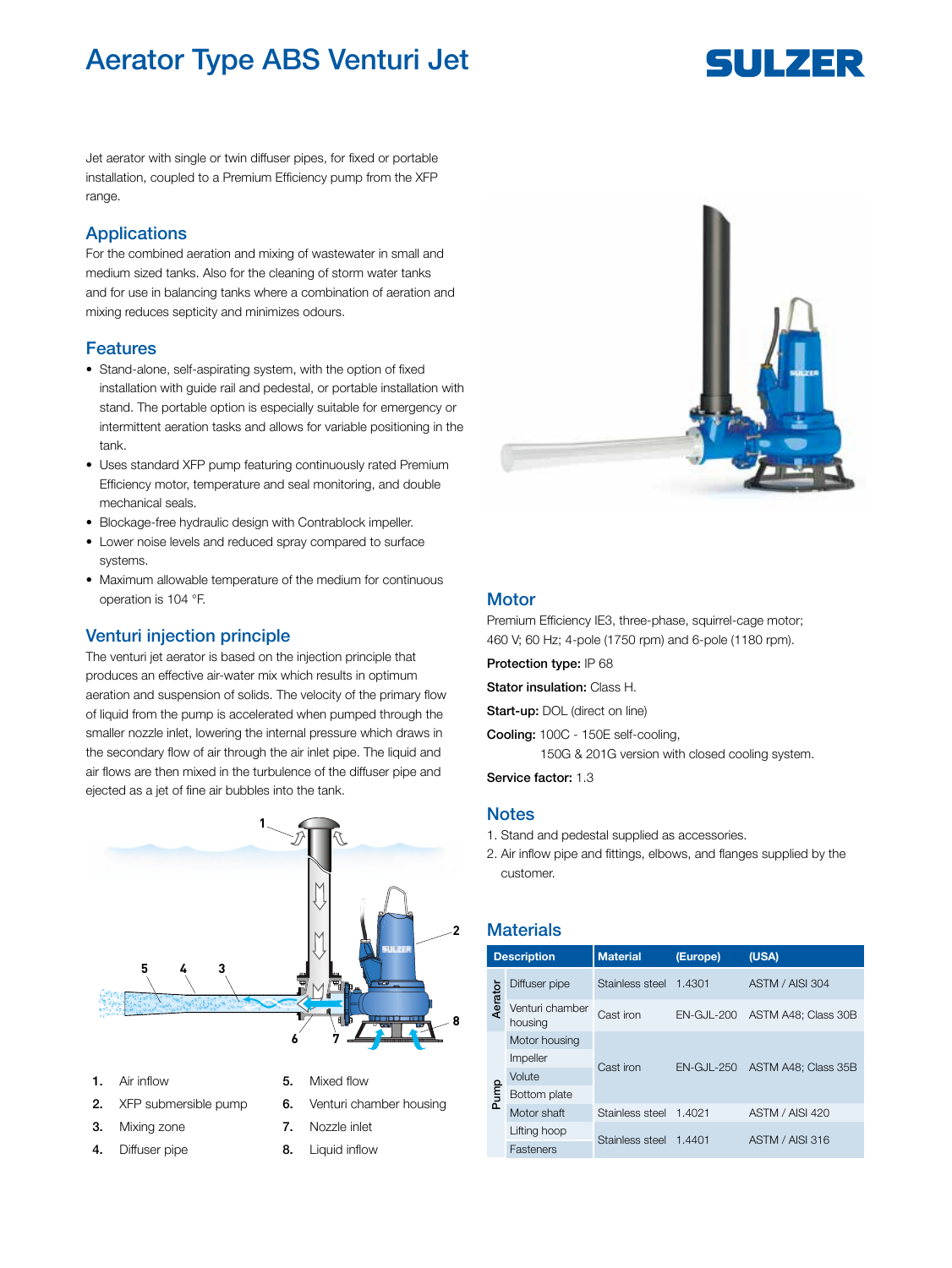# Technical data

| <b>XFP</b><br>pump                                           | Pump<br>discharge<br>(ins) | Aerator<br>inlet<br>(ins) | <b>Nozzle</b><br>$(0$ ins) | <b>Water</b><br>flow<br>(gpm) | Motor power *<br>(kW)<br>P. | (hp)<br>$P_{2}$     | Rated<br>current<br>(A) | <b>Cable size</b>                   | Weight **<br>(pump)<br><b>lbs</b> |
|--------------------------------------------------------------|----------------------------|---------------------------|----------------------------|-------------------------------|-----------------------------|---------------------|-------------------------|-------------------------------------|-----------------------------------|
| 100C-CB1.2-PE20/6<br>100C-CB1.1-PE20/6<br>100C-CB1.4-PE35/4  | 4"<br>4"<br>4"             | 4"<br>4"<br>4"            | 2.2"<br>2.2"<br>2.2"       | 220<br>308<br>440             | 2.4<br>2.4<br>3.9           | 2.7<br>2.7<br>4.7   | 4.2<br>4.2<br>6.2       | SOOW 14/7<br>SOOW 14/7<br>SOOW 14/7 | 240<br>240<br>240                 |
| 150E-CB1.7-PE45/4<br>150E-CB1.6-PE75/4<br>150E-CB1.4-PE105/4 | 6"<br>6"<br>6"             | 6"<br>6"<br>6"            | 3.2"<br>3.2"<br>3.2"       | 616<br>837<br>1057            | 5.0<br>8.2<br>11.4          | 6.0<br>10.1<br>14.1 | 8.2<br>13.8<br>17.7     | SOOW 14/7<br>SOOW 12/7<br>SOOW 10/7 | 369<br>410<br>435                 |
| 150G-CB1.7-PE185/4                                           | 6"                         | 6"                        | 3.2"                       | 1387                          | 19.8                        | 24.8                | 32.3                    | AWM $8/4 + 16/3$                    | 981                               |
| 201G-CB2.2-PE200/6 <sup>(1</sup>                             | 8"                         | 6"                        | 3.2"                       | 2201                          | 21.5                        | 26.8                | 32.7                    | AWM 8/4+16/3                        | 1047                              |

(1 XFP 201G requires twin aerators. 6" T-piece, 2 x 6" elbows and 8" / 6" adaptor flange required for connection to pump discharge.

 $* P_1$  = power at mains.  $P_2$  = power at motor shaft.

\*\* Aerator weight:  $4" = 44$  lbs,  $6" = 88$  lbs (does not include air inlet pipe or fittings). Portable stand:  $100C = 21$  lbs,  $100$  &  $150E = 23$  lbs,  $150$  &  $201G = 39$  lbs.

## Aerator selection / Tank dimensions (ft)

| <b>XFP</b>                                                  |                                           | <b>Wastewater tank</b> |                                                    | <b>Storm water tank</b>              |                                         |                                                                |
|-------------------------------------------------------------|-------------------------------------------|------------------------|----------------------------------------------------|--------------------------------------|-----------------------------------------|----------------------------------------------------------------|
| pump                                                        |                                           | (sample size)          |                                                    | (sample size)                        |                                         |                                                                |
|                                                             | Rectangular                               | Square                 | Circular                                           | Rectangular<br>(outflow at one side) | Rectangular<br>(central channel)        | Circular<br>(central outflow)                                  |
| 100C-CB1.2-PE20/6<br>100C-CB1.1-PE20/6<br>100C-CB1.4-PE35/4 | 19.7 X 13.1<br>23.6 X 15.7<br>26.2 X 17.4 | 16.1<br>19.4<br>21.3   | 0.18.0<br>$\varnothing$ 21.7<br>$\varnothing$ 24.3 | 26.3 X 19.7                          | $\overline{\phantom{a}}$<br>26.3 X 16.4 | $\overline{\phantom{a}}$<br>$\overline{\phantom{a}}$<br>0,18.1 |
| 150E-CB1.7-PE45/4                                           | $31.2 \times 20.7$                        | 25.6                   | 0.28.9                                             | 32.8 X 26.3                          | 32.8 X 21.3                             | $\varnothing$ 21.3                                             |
| 150E-CB1.6-PE75/4                                           | 39.4 X 26.2                               | 32.2                   | 0.36.4                                             | 59.1 X 32.8                          | 49.2 X 26.3                             | $\varnothing$ 26.3                                             |
| 150E-CB1.4-PE105/4                                          | 49.2 X 32.8                               | 40.0                   | $\varnothing$ 45.3                                 | 72.2 X 39.4                          | 65.6 X 32.8                             | 042.7                                                          |
| 150G-CB1.7-PE185/4                                          | 57.4 X 37.7                               | 46.6                   | 0.52.5                                             | 78.7 X 42.7                          | 72.2 X 32.8                             | 0.45.9                                                         |
| 201G-CB2.2-PE200/6                                          | 68.9 X 42.7                               | 53.8                   | 059.1                                              | 88.6 X 45.9                          | 78.7 X 32.8                             | $\overline{\phantom{a}}$                                       |



# Air flow performance and a controller controller controller controller controller controller controller controller controller controller controller controller controller controller controller controller controller controll



Oxygen transfer data measured as per "Measurement of Oxygen Transfer in Clean Water" ASCE Standard 2-06, 2006.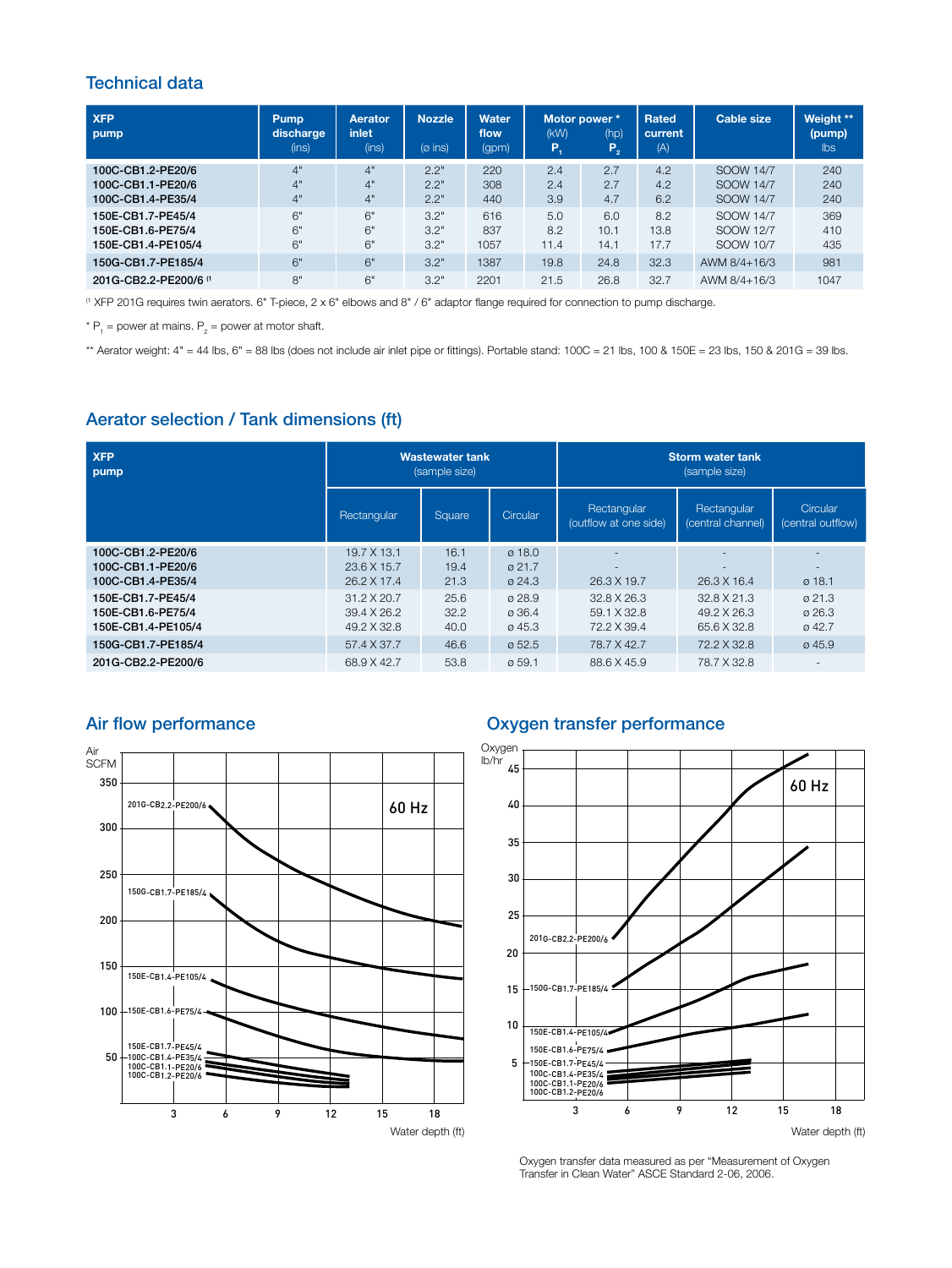# **Dimensions (ins)**

Transportable installation



|   | 100C |        | 150E          | <b>150G</b> | 201G* |         |
|---|------|--------|---------------|-------------|-------|---------|
|   |      | PE45/4 | <b>PE75/4</b> | PE105/4     |       |         |
| A | 62.8 | 88.2   | 88.2          | 88.2        | 91.3  | $93.9*$ |
| B | 15.4 | 18.5   | 18.5          | 18.5        | 19.5  | $21.4*$ |
| C | 27.0 | 29.5   | 29.5          | 32.2        | 49.7  | 53.1    |
| D | 7.6  | 7.8    | 7.8           | 7.8         | 11.8  | 12.6    |
| Е | 4.1  | 4.1    | 4.1           | 4.1         | 79    | 79      |

\* Twin aerators as standard and only.

Required: 6" T-piece, 2 x 6" elbows and DN 8" / 6" adaptor flange for connecting to pump discharge (not included in dimension; supplied by the customer).

base to prevent lateral movement of the unit.

#### Installation with straight pedestal



|   | <b>100C</b> |            | <b>150E</b>   | <b>150G</b> | 201G       |            |
|---|-------------|------------|---------------|-------------|------------|------------|
|   |             | PE45/4     | <b>PE75/4</b> | PE105/4     |            |            |
| A | $62.8 + F$  | $88.6 + F$ | $88.6 + F$    | $88.6 + F$  | $91.2 + F$ | $98.6 + F$ |
| в | $17.4 + F$  | $20.9 + F$ | $20.9 + F$    | $20.9 + F$  | $21.9 + F$ | $39.2 + F$ |
| C | 28.2        | 30.8       | 30.8          | 33.6        | 51.1       | 53.1       |
| D | 11.3        | 11.3       | 11.3          | 11.3        | 11.3       | 11.3       |
| Е | 3.2         | 3.6        | 4.8           | 4.8         | 4.5        | 4.7        |
| F | $**$        | $**$       | $**$          | $**$        | $**$       | $**$       |
| G | 12.5        | 14.7       | 14.7          | 14.7        | 15.6       | 21.5       |
| н | 7.9         | 9.8        | 9.8           | 9.8         | 9.8        | 9.5        |

\*\* Variable dimension (supplied, and dimensions specified, by customer). Required: 4" or 6" flange for XFP 100C - 150G,

6" T-piece, 2 x 6" elbows and 8" / 6" adaptor flange for XFP 201G.



Note: further and more detailed dimension drawings for all installation types are available at Sulzer.com or by request.

|                | <b>100C</b> | <b>150E</b> |               | <b>150G</b> | 201G        |              |
|----------------|-------------|-------------|---------------|-------------|-------------|--------------|
|                |             | PE45/4      | <b>PE75/4</b> | PE105/4     |             |              |
| A              | $71.5 + F$  | $98.3 + F$  | $98.3 + F$    | $98.3 + F$  | $100.9 + F$ | $109.8 + F$  |
| в              | $26.0 + F$  | $30.6 + F$  | $30.6 + F$    | $30.6 + F$  | $31.6 + F$  | $38.9 + F$   |
| C              | 28.2        | 30.8        | 30.8          | 33.6        | 51.1        | 53.1         |
| D              | 11.4        | 11.3        | 11.3          | 11.3        | 11.3        | 11.3         |
| Е              | 4.2         | 6.0         | 6.0           | 6.0         | 5.7         | 6.2          |
| F              | $**$        | $**$        | $**$          | $**$        | $**$        | $\star\star$ |
| F <sub>1</sub> | 7.1         | 8.3         | 8.3           | 8.3         | 8.3         | 11.7         |
| G              | 14.1        | 16.1        | 16.1          | 16.1        | 17.1        | 21.0         |
| н              | 8.9         | 11.0        | 11.0          | 11.0        | 11.0        | 12.8         |
| ı              | 10.3        | 15.6        | 15.6          | 15.6        | 15.6        | 20.6         |
| J              | 14.6        | 18.2        | 18.2          | 18.2        | 18.2        | 21.7         |

\*\* Variable dimension (supplied, and dimensions specified, by customer). Required: 4" or 6" elbow for XFP 100C - 150G,

6" T-piece, 2 x 6" elbows and 8" / 6" adaptor flange for XFP 201G.